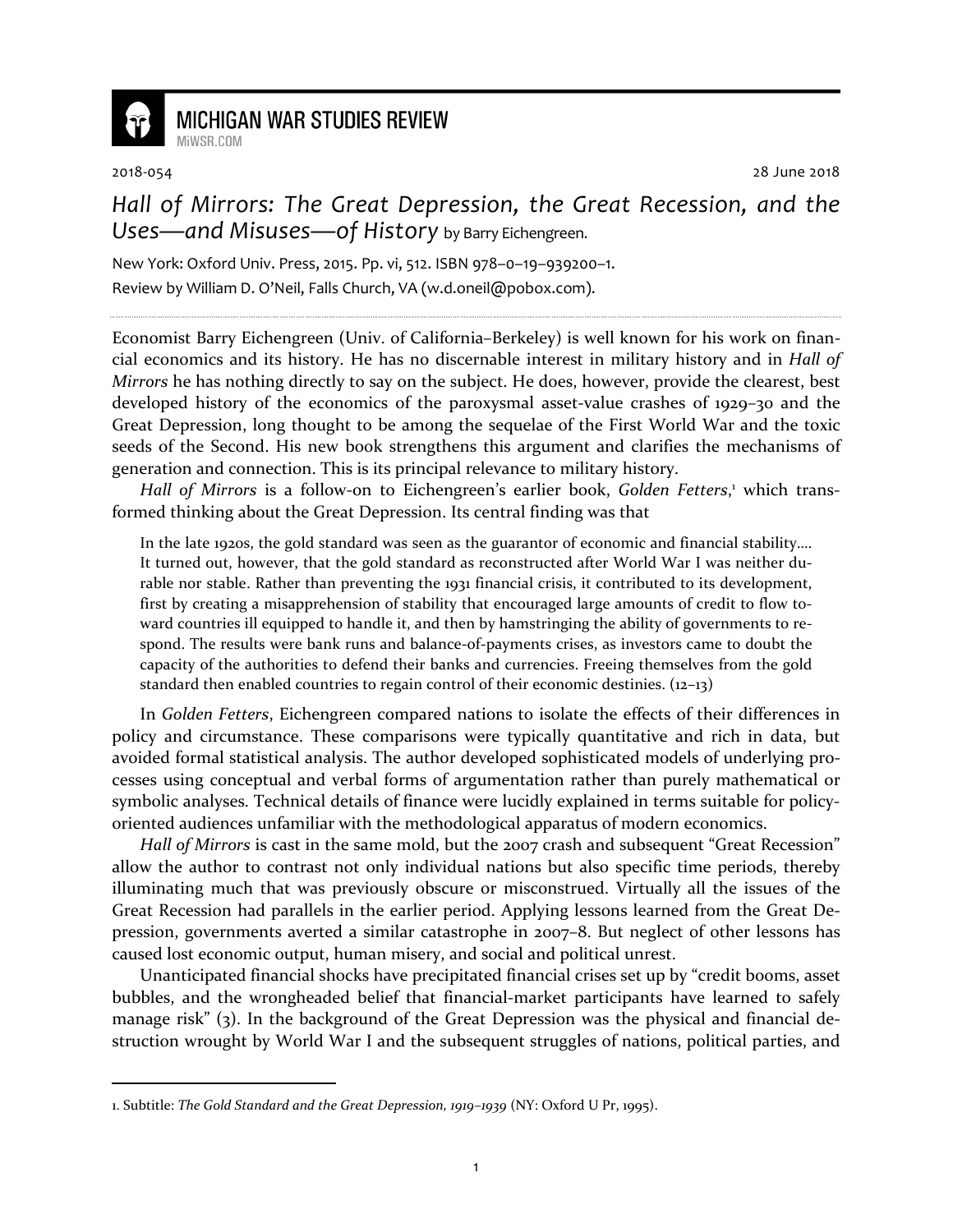socioeconomic classes over enormous accumulated debts and the burdens of massive reconstruction. The consequent policy paralysis spawned severe inflation, most famously in Weimar Germany. The ensuing universal longing to return to prewar economic "normality" was not accompanied by a willingness to accept the social costs that had been part of it.

By contrast, the United States suffered less and emerged from the war far stronger than European countries. It was the only one of the belligerent nations that maintained the gold standard for international payments during the war and in modified form throughout the 1920s. Elsewhere, political, financial, and commercial elites saw a return to gold as the path to normality. But, because gold production had fallen far behind the pace of war inflation, returning to the gold standard entailed heavy economic costs.

To ease the pains of recovery, Europeans, especially Germans, turned to US bankers for loans. To the extent that the crushing burden of reparations was actually borne, it was almost entirely by Americans, who lent virtually every dollar paid. But later in the 1920s, bankers found even more attractive loan customers at home. In an era of surging economic growth and concomitant optimism, bubbles in property and securities became a source of profits (if also risks) for bankers and drew their funds away from a Europe still starved for credit. On a less dramatic scale, asset prices also rose in Europe, financed by European bank loans.

The inevitable downturn came at the end of the 1920s, when many banks were badly overextended. Under the gold system (even as modified in the 1920s), the fates of banks and national currencies were inextricably linked, making large-scale bank bailouts impossible. So, as banking panics spread through Europe and the United States, tottering financial systems endangered firms and individuals who depended on credit to conduct their economic lives. Production ground nearly to a halt during the worst depression in history.

In this environment, parties of the authoritarian right scored major electoral gains across Europe. In Germany, with its weak institutions, the National Socialists came to power.<sup>2</sup> Keynesian economic theory held that putting the unemployed to work in whatever capacity would bring prosperity and overall welfare, and Adolf Hitler's aggressive rearmament program did precisely that in Nazi Germany (263–64).

Japan, too, suffered a severe downturn, but its brilliant finance minister Takahashi Korekiyo's visionary economic program brought a swift recovery. Despite the generous funding the government provided for armaments production, Takahashi was assassinated in his bed in 1936 by army officers enraged that Japan's economic golden goose was not producing eggs fast enough (255–58).

Nowhere was the depression deeper than in the United States. President Herbert Hoover had some idea of what needed to be done, but eschewed government intervention in favor of a commitment to voluntarism that was wholly inadequate in the circumstances of 1930–32. When Franklin D. Roosevelt was inaugurated in March 1933, scarcely a bank remained open in any major US city and unemployment ran to more than 25 percent. FDR's understanding of economics was no better than Hoover's, but he was distinctly more receptive to new ideas in the face of new facts. Eichengreen objectively assesses the pluses and minuses of Roosevelt's economic policies and finds that, in the final balance, he did relatively little to accelerate the recovery, but also little to impede it. Employment and GDP recovered even faster than during the Great Recession eight

<u>.</u>

<sup>2.</sup> See further Stephen Broadberry and Mark Harrison, eds., *The Economics of World War I* (NY: Cambridge U Pr, 2005) 32–34; Alan de Bromhead, Barry Eichengreen, and Kevin H. O'Rourke, "Political Extremism in the 1920s and 1930s: Do German Lessons Generalize?" *Journal of Economic History* 73.2 (2013) 371–406; and Mark Harrison, "Myths of the Great War," in Jari Eloranta et al., eds., *Economic History of Warfare and State Formation* (NY: Springer, 2016) 135–58.